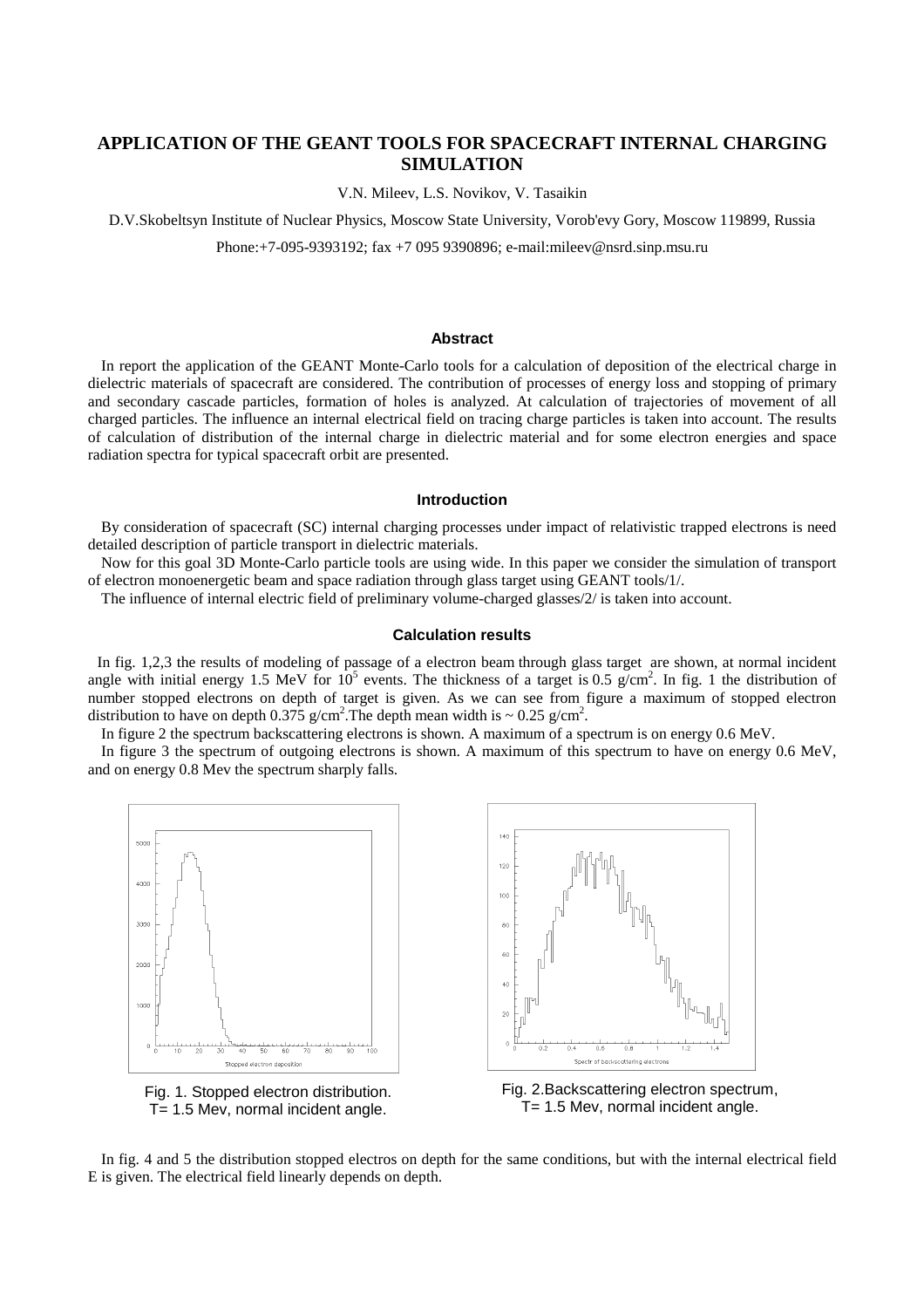

T= 1.5 Mev, normal incident angle.



In fig. 4 and fig. 5 the distribution stopped electros on depth for the same conditions, but with the internal electrical field E is given. The electrical field linearly depends on depth.

In fig. 4 the case of normal incident electrons is considered, and in fig. 5 isotropic incident electron cases.

Comparing fig. 4,5 with fig. 1, we can notice, that the electrical field brings in significant changes on electron distribution. Sharply changes both number stopped electrons, and kind of their distribution on depth.

In fig. 6 the stopped electron distribution on depth of dielectric is shown, in case of normal incident electrons with energy 0.5 MeV. The electrical field is absent. A maximum of distribution is on depth 0.1 g/cm<sup>2</sup>.



In fig. 7 the stopped electron distribution on depth of substance is given, in case of normal with energy 5 MeV for  $10<sup>5</sup>$ events with the internal electrical field. The electric field again linearly depends on depth. A kind of the stooped electron distribution essentially differs from all previous cases. The number stopped electron in a maximum is small.

 In fig. 8 and 9 the stopped electron distribution on depth for exponential incident electron spectra is shown. Average energy is 0.5 MeV, isotropic incident electron distribution. In fig. 8 the case is considered, when the internal electrical field is absent.

In fig. 9 the case is considered, when at substance there is an electrical field linearly dependent on depth.

As we can see, by comparing these two figures, the electrical field strongly influences a kind of the given distribution, compressing it in the party of reduction of depth. Comparing these results with previous, it is possible to notice, and that fig. 8 has similarity to fig. 4 and fig.5.